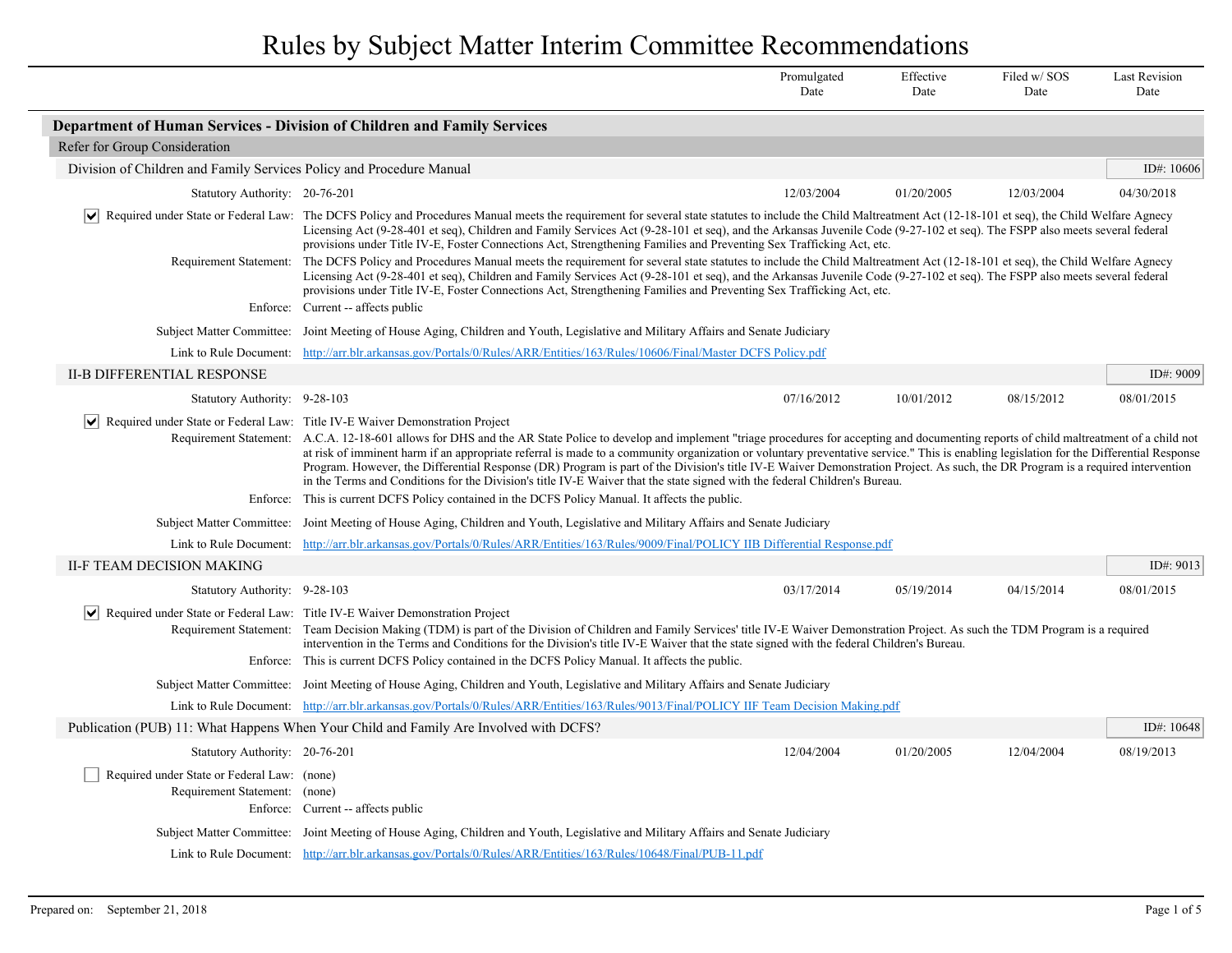|                                                                              |                                                                                                                                                                                                                                                                                                                                                                                                                                                                                                                                                                             | Promulgated<br>Date | Effective<br>Date | Filed w/SOS<br>Date | <b>Last Revision</b><br>Date |
|------------------------------------------------------------------------------|-----------------------------------------------------------------------------------------------------------------------------------------------------------------------------------------------------------------------------------------------------------------------------------------------------------------------------------------------------------------------------------------------------------------------------------------------------------------------------------------------------------------------------------------------------------------------------|---------------------|-------------------|---------------------|------------------------------|
| Publication (PUB) 30: Foster Parent Handbook                                 |                                                                                                                                                                                                                                                                                                                                                                                                                                                                                                                                                                             |                     |                   |                     | ID#: 10652                   |
| Statutory Authority: 20-76-201                                               |                                                                                                                                                                                                                                                                                                                                                                                                                                                                                                                                                                             | 12/04/2004          | 01/20/2005        | 12/04/2004          | 08/19/2013                   |
| Required under State or Federal Law: (none)<br>Requirement Statement: (none) | Enforce: Current -- affects public                                                                                                                                                                                                                                                                                                                                                                                                                                                                                                                                          |                     |                   |                     |                              |
|                                                                              | Subject Matter Committee: Joint Meeting of House Aging, Children and Youth, Legislative and Military Affairs and Senate Judiciary                                                                                                                                                                                                                                                                                                                                                                                                                                           |                     |                   |                     |                              |
|                                                                              | Link to Rule Document: http://arr.blr.arkansas.gov/Portals/0/Rules/ARR/Entities/163/Rules/10652/Final/PUB-30.pdf                                                                                                                                                                                                                                                                                                                                                                                                                                                            |                     |                   |                     |                              |
| Publication (PUB) 49: Be Your Own Advocate: The Short List                   |                                                                                                                                                                                                                                                                                                                                                                                                                                                                                                                                                                             |                     |                   |                     | ID#: $10653$                 |
| Statutory Authority: 9-28-103                                                |                                                                                                                                                                                                                                                                                                                                                                                                                                                                                                                                                                             | 09/23/2015          | 10/23/2015        | 09/23/2015          | 10/23/2015                   |
| $ \vee $ Required under State or Federal Law: Public Law 113-183             | Requirement Statement: The federal Strengthening Families and Preventing Sex Trafficking Act requires that for any child in foster<br>care under the responsibility of the State who has attained 14 years of age shall receive "(1) a document that describes the rights of the child with<br>respect to education, health, visitation, and court participation, the right to be provided with the documents specified in section<br>$475(5)(I)$ in accordance with that section, and the right to stay safe and avoid exploitation.<br>Enforce: Current -- affects public |                     |                   |                     |                              |
|                                                                              | Subject Matter Committee: Joint Meeting of House Aging, Children and Youth, Legislative and Military Affairs and Senate Judiciary                                                                                                                                                                                                                                                                                                                                                                                                                                           |                     |                   |                     |                              |
|                                                                              | Link to Rule Document: http://arr.blr.arkansas.gov/Portals/0/Rules/ARR/Entities/163/Rules/10653/Final/PUB-49.pdf                                                                                                                                                                                                                                                                                                                                                                                                                                                            |                     |                   |                     |                              |
| Publication (PUB) 50: Be Your Own Advocate                                   |                                                                                                                                                                                                                                                                                                                                                                                                                                                                                                                                                                             |                     |                   |                     | ID#: 10654                   |
| Statutory Authority: 20-76-201                                               |                                                                                                                                                                                                                                                                                                                                                                                                                                                                                                                                                                             | 08/13/2010          | 10/22/2010        | 08/13/2010          | 10/23/2015                   |
| Required under State or Federal Law: (none)<br>Requirement Statement: (none) | Enforce: Current -- affects public                                                                                                                                                                                                                                                                                                                                                                                                                                                                                                                                          |                     |                   |                     |                              |
|                                                                              | Subject Matter Committee: Joint Meeting of House Aging, Children and Youth, Legislative and Military Affairs and Senate Judiciary                                                                                                                                                                                                                                                                                                                                                                                                                                           |                     |                   |                     |                              |
|                                                                              | Link to Rule Document: http://arr.blr.arkansas.gov/Portals/0/Rules/ARR/Entities/163/Rules/10654/Final/PUB-50.pdf                                                                                                                                                                                                                                                                                                                                                                                                                                                            |                     |                   |                     |                              |
| Publication (PUB) 52: Child Protective Services: A Caretaker's Guide         |                                                                                                                                                                                                                                                                                                                                                                                                                                                                                                                                                                             |                     |                   |                     | ID#: $10655$                 |
| Statutory Authority: 20-76-201                                               |                                                                                                                                                                                                                                                                                                                                                                                                                                                                                                                                                                             | 12/04/2004          | 01/20/2005        | 12/04/2004          | 08/19/2013                   |
| Required under State or Federal Law: (none)<br>Requirement Statement: (none) | Enforce: Current -- affects public                                                                                                                                                                                                                                                                                                                                                                                                                                                                                                                                          |                     |                   |                     |                              |
|                                                                              | Subject Matter Committee: Joint Meeting of House Aging, Children and Youth, Legislative and Military Affairs and Senate Judiciary                                                                                                                                                                                                                                                                                                                                                                                                                                           |                     |                   |                     |                              |
|                                                                              | Link to Rule Document: http://arr.blr.arkansas.gov/Portals/0/Rules/ARR/Entities/163/Rules/10655/Final/PUB-52.pdf                                                                                                                                                                                                                                                                                                                                                                                                                                                            |                     |                   |                     |                              |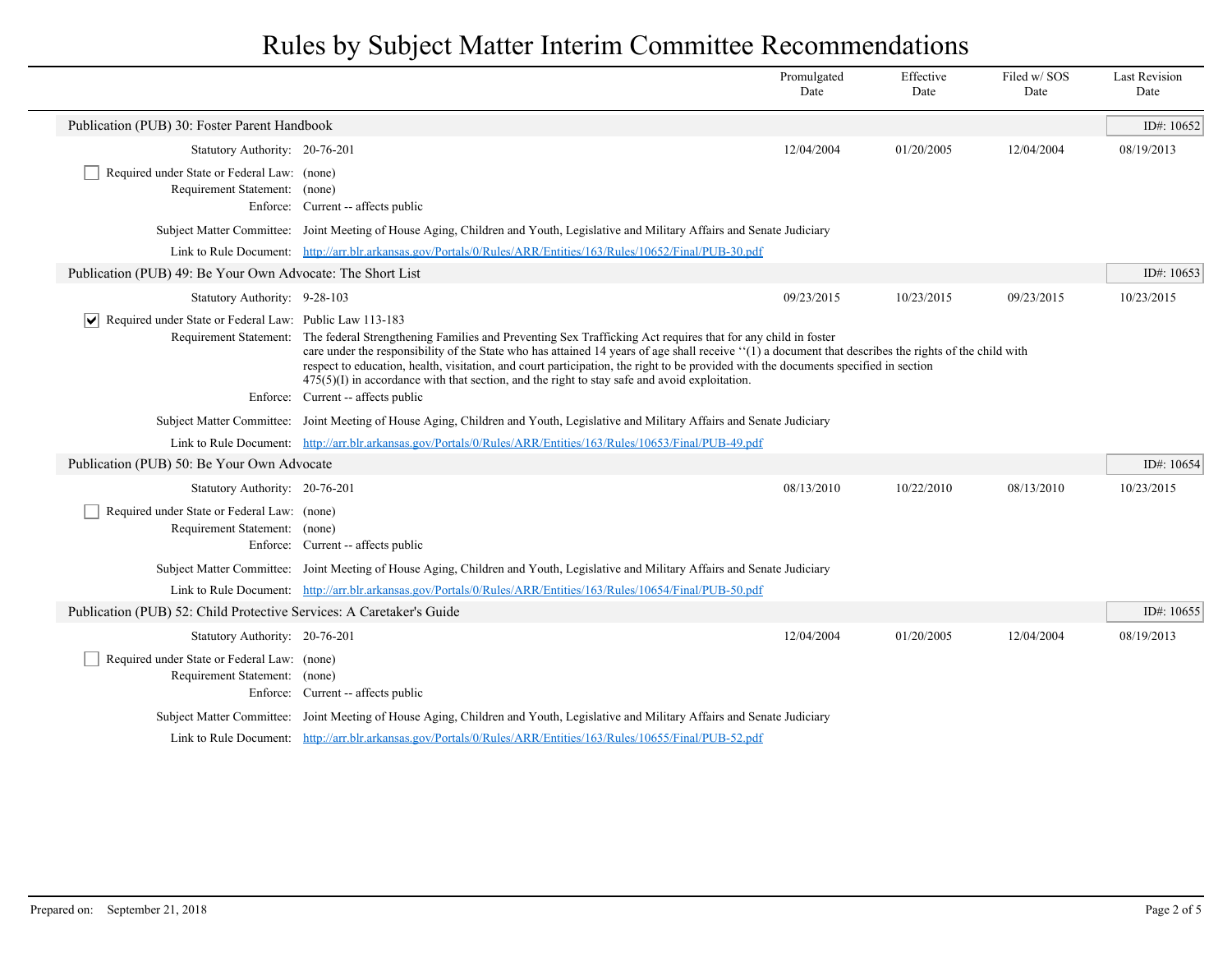|                                                                                        |                                                                                                                                                                                                                                                                                                                                                                                                                                                                                                           | Promulgated<br>Date | Effective<br>Date | Filed w/SOS<br>Date | <b>Last Revision</b><br>Date |
|----------------------------------------------------------------------------------------|-----------------------------------------------------------------------------------------------------------------------------------------------------------------------------------------------------------------------------------------------------------------------------------------------------------------------------------------------------------------------------------------------------------------------------------------------------------------------------------------------------------|---------------------|-------------------|---------------------|------------------------------|
| Publication (PUB) 357: Child Maltreatment Assessment Protocol                          |                                                                                                                                                                                                                                                                                                                                                                                                                                                                                                           |                     |                   |                     | ID#: $10656$                 |
| Statutory Authority: 20-76-201                                                         |                                                                                                                                                                                                                                                                                                                                                                                                                                                                                                           | 12/04/2004          | 01/20/2005        | 12/04/2004          | 08/19/2013                   |
| Required under State or Federal Law: (none)                                            |                                                                                                                                                                                                                                                                                                                                                                                                                                                                                                           |                     |                   |                     |                              |
| Requirement Statement: (none)                                                          |                                                                                                                                                                                                                                                                                                                                                                                                                                                                                                           |                     |                   |                     |                              |
|                                                                                        | Enforce: Current -- affects public                                                                                                                                                                                                                                                                                                                                                                                                                                                                        |                     |                   |                     |                              |
|                                                                                        | Subject Matter Committee: Joint Meeting of House Aging, Children and Youth, Legislative and Military Affairs and Senate Judiciary                                                                                                                                                                                                                                                                                                                                                                         |                     |                   |                     |                              |
|                                                                                        | Link to Rule Document: http://arr.blr.arkansas.gov/Portals/0/Rules/ARR/Entities/163/Rules/10656/Final/PUB-357.pdf                                                                                                                                                                                                                                                                                                                                                                                         |                     |                   |                     |                              |
|                                                                                        | V-E: CHILD INVOLVED IN PROTECTIVE SERVICES CASE WHO IS MISSING                                                                                                                                                                                                                                                                                                                                                                                                                                            |                     |                   |                     | ID#: 9032                    |
| Statutory Authority: 9-28-103                                                          |                                                                                                                                                                                                                                                                                                                                                                                                                                                                                                           | 01/08/2017          | 07/15/2017        | 06/15/2017          |                              |
| Required under State or Federal Law: federal public law 113-183<br>$ \bm{\mathsf{v}} $ | Requirement Statement: The Federal Preventing Sex Trafficking and Strengthening Families Act requires the state to report children involved in protective services cases who go missing to local law<br>enforcement and the National Center for Missing and Exploited Children.<br>Enforce: This is current DCFS Policy contained in the DCFS Policy Manual. It affects the public.                                                                                                                       |                     |                   |                     |                              |
|                                                                                        | Subject Matter Committee: Joint Meeting of House Aging, Children and Youth, Legislative and Military Affairs and Senate Judiciary                                                                                                                                                                                                                                                                                                                                                                         |                     |                   |                     |                              |
|                                                                                        | Link to Rule Document: http://arr.blr.arkansas.gov/Portals/0/Rules/ARR/Entities/163/Rules/9032/Final/POLICY V-E CHILD INVOLVED IN PROTECTIVE SERVICES CASE WHO IS MISSING.pdf                                                                                                                                                                                                                                                                                                                             |                     |                   |                     |                              |
| VII-A FOSTER HOME PURPOSE AND ROLES                                                    |                                                                                                                                                                                                                                                                                                                                                                                                                                                                                                           |                     |                   |                     | ID#: 9048                    |
| Statutory Authority: 9-28-103                                                          |                                                                                                                                                                                                                                                                                                                                                                                                                                                                                                           | 10/14/2010          | 01/01/2011        | 11/15/2010          | 08/19/2013                   |
| $ \bm{\mathsf{v}} $                                                                    | Required under State or Federal Law: Several provisions within federal title IV-E of the Social Security Act and the Arkansas Child Welfare Agency Licensing Act (A.C.A. 9-28-402 et seq) and Division of Children<br>and Family Services Subchapter (A.C.A. 9-28-101 et seq)<br>Requirement Statement: Addresses IV-E eligibility and "claimability" of foster homes/children placed in foster homes<br>Enforce: This is current DCFS Policy contained in the DCFS Policy Manual. It affects the public. |                     |                   |                     |                              |
|                                                                                        | Subject Matter Committee: Joint Meeting of House Aging, Children and Youth, Legislative and Military Affairs and Senate Judiciary                                                                                                                                                                                                                                                                                                                                                                         |                     |                   |                     |                              |
|                                                                                        | Link to Rule Document: http://arr.blr.arkansas.gov/Portals/0/Rules/ARR/Entities/163/Rules/9048/Final/VII-A FOSTER HOME PURPOSE AND ROLES.pdf                                                                                                                                                                                                                                                                                                                                                              |                     |                   |                     |                              |
| VII-B FOSTER HOME RECRUITMENT & RETENTION                                              |                                                                                                                                                                                                                                                                                                                                                                                                                                                                                                           |                     |                   |                     | ID#: 9049                    |
| Statutory Authority: 20-76-201                                                         |                                                                                                                                                                                                                                                                                                                                                                                                                                                                                                           | 10/14/2010          | 01/01/2011        | 11/15/2010          |                              |
| ∣V∣                                                                                    | Required under State or Federal Law: federal title IV-E Plan and federally required Child and Family Services Plan<br>Requirement Statement: Diligent recruitment efforts of foster and adoptive homes are required by the federal Children's Bureau<br>Enforce: This is current DCFS Policy contained in the DCFS Policy Manual. It affects the public.                                                                                                                                                  |                     |                   |                     |                              |
|                                                                                        | Subject Matter Committee: Joint Meeting of House Aging, Children and Youth, Legislative and Military Affairs and Senate Judiciary                                                                                                                                                                                                                                                                                                                                                                         |                     |                   |                     |                              |
|                                                                                        | Link to Rule Document: http://arr.blr.arkansas.gov/Portals/0/Rules/ARR/Entities/163/Rules/9049/Final/VII-B FOSTER HOME RECRUITMENT & RETENTION.pdf                                                                                                                                                                                                                                                                                                                                                        |                     |                   |                     |                              |
| VII-C FOSTER HOME ASSESSMENT PROCESS                                                   |                                                                                                                                                                                                                                                                                                                                                                                                                                                                                                           |                     |                   |                     | ID#: $9050$                  |
| Statutory Authority: 9-28-103                                                          |                                                                                                                                                                                                                                                                                                                                                                                                                                                                                                           | 10/14/2010          | 01/01/2011        | 11/15/2010          | 08/19/2013                   |
|                                                                                        | √ Required under State or Federal Law: Several provisions within title IV-E of the Social Security Act and 9-28-409 as well as Division of Children and Family Services Subchapter (A.C.A. 9-28-101 et seq)<br>Requirement Statement: Addresses background checks and other requirements for the approval of foster family homes.<br>Enforce: This is current DCFS Policy contained in the DCFS Policy Manual. It affects the public.                                                                     |                     |                   |                     |                              |
|                                                                                        | Subject Matter Committee: Joint Meeting of House Aging, Children and Youth, Legislative and Military Affairs and Senate Judiciary                                                                                                                                                                                                                                                                                                                                                                         |                     |                   |                     |                              |
|                                                                                        | Link to Rule Document: http://arr.blr.arkansas.gov/Portals/0/Rules/ARR/Entities/163/Rules/9050/Final/VII-C FOSTER HOME ASSESSMENT PROCESS.pdf                                                                                                                                                                                                                                                                                                                                                             |                     |                   |                     |                              |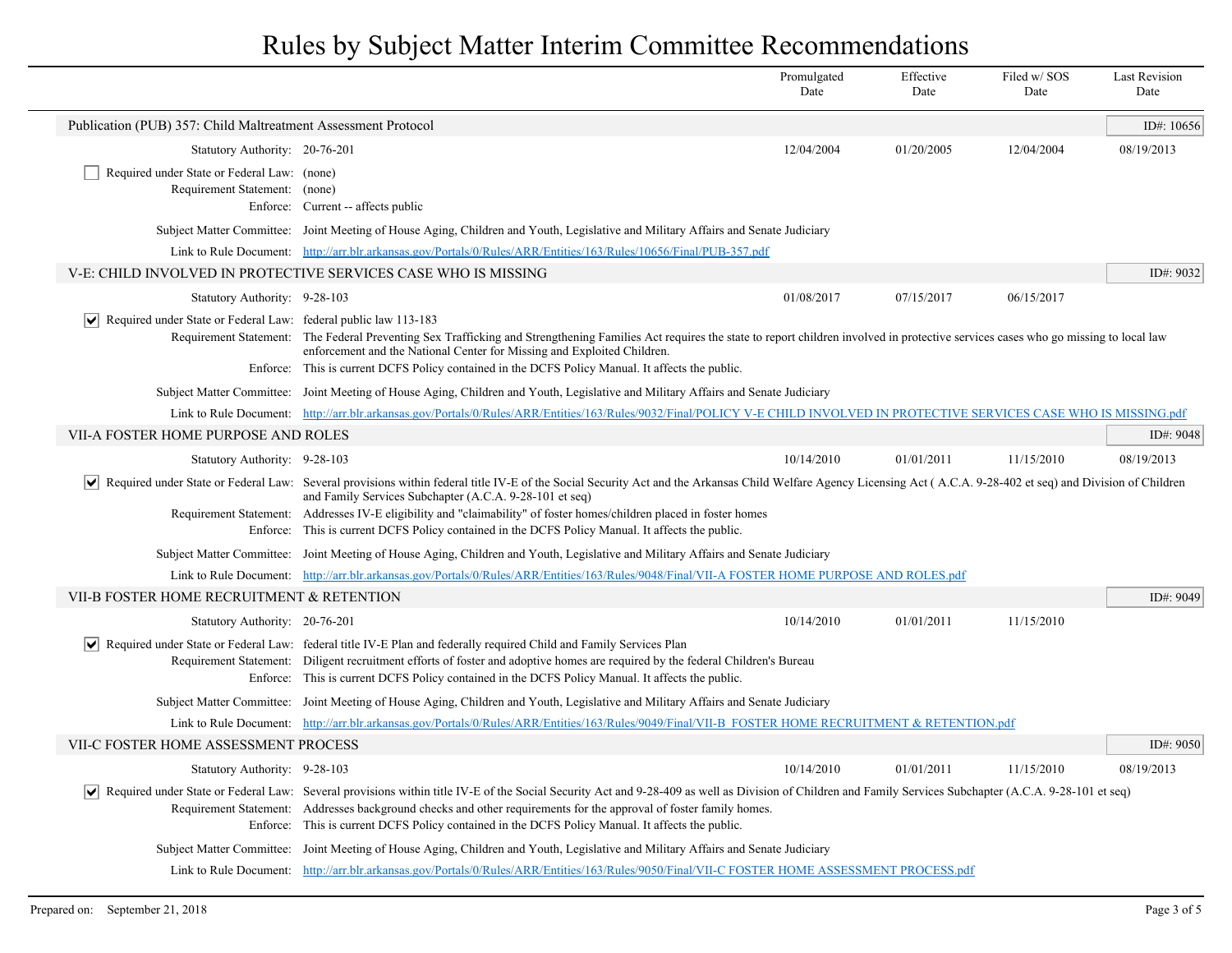|                                                                                                |                                                                                                                                                                                                                                                                                                                   | Promulgated<br>Date | Effective<br>Date | Filed w/ SOS<br>Date | Last Revision<br>Date |
|------------------------------------------------------------------------------------------------|-------------------------------------------------------------------------------------------------------------------------------------------------------------------------------------------------------------------------------------------------------------------------------------------------------------------|---------------------|-------------------|----------------------|-----------------------|
| VII-D DENIAL OF A FOSTER HOME                                                                  |                                                                                                                                                                                                                                                                                                                   |                     |                   |                      | ID#: 9051             |
| Statutory Authority: 20-76-201                                                                 |                                                                                                                                                                                                                                                                                                                   | 10/14/2010          | 01/01/2011        | 11/15/2010           |                       |
| Required under State or Federal Law: (none)<br>Requirement Statement: (none)                   | Enforce: This is current DCFS Policy contained in the DCFS Policy Manual. It affects the public.                                                                                                                                                                                                                  |                     |                   |                      |                       |
|                                                                                                | Subject Matter Committee: Joint Meeting of House Aging, Children and Youth, Legislative and Military Affairs and Senate Judiciary                                                                                                                                                                                 |                     |                   |                      |                       |
|                                                                                                | Link to Rule Document: http://arr.blr.arkansas.gov/Portals/0/Rules/ARR/Entities/163/Rules/9051/Final/POLICY VII-D DENIAL OF A FOSTER HOME.pdf                                                                                                                                                                     |                     |                   |                      |                       |
| VII-E REEVALUATION OF THE FOSTER HOME                                                          |                                                                                                                                                                                                                                                                                                                   |                     |                   |                      | ID#: 9052             |
| Statutory Authority: 20-76-201                                                                 |                                                                                                                                                                                                                                                                                                                   | 10/14/2010          | 01/01/2011        | 11/15/2010           | 08/22/2011            |
| ∣V∣                                                                                            | Required under State or Federal Law: Federal title IV-E Plan and A.C.A. 9-28-409<br>Requirement Statement: Addresses required re-evaluation of foster and adoptive homes -- to include new background checks.<br>Enforce: This is current DCFS Policy contained in the DCFS Policy Manual. It affects the public. |                     |                   |                      |                       |
|                                                                                                | Subject Matter Committee: Joint Meeting of House Aging, Children and Youth, Legislative and Military Affairs and Senate Judiciary                                                                                                                                                                                 |                     |                   |                      |                       |
|                                                                                                | Link to Rule Document: http://arr.blr.arkansas.gov/Portals/0/Rules/ARR/Entities/163/Rules/9052/Final/POLICY VII-E REEVALUATION OF THE FOSTER HOME.pdf                                                                                                                                                             |                     |                   |                      |                       |
| VII-F FOSTER HOME REOPENING                                                                    |                                                                                                                                                                                                                                                                                                                   |                     |                   |                      | ID#: 9053             |
| Statutory Authority: 20-76-201                                                                 |                                                                                                                                                                                                                                                                                                                   | 01/01/2011          | 01/01/2011        | 11/15/2010           |                       |
| Required under State or Federal Law: (none)<br>Requirement Statement: (none)                   | Enforce: This is current DCFS Policy contained in the DCFS Policy Manual. It affects the public.                                                                                                                                                                                                                  |                     |                   |                      |                       |
|                                                                                                | Subject Matter Committee: Joint Meeting of House Aging, Children and Youth, Legislative and Military Affairs and Senate Judiciary                                                                                                                                                                                 |                     |                   |                      |                       |
|                                                                                                | Link to Rule Document: http://arr.blr.arkansas.gov/Portals/0/Rules/ARR/Entities/163/Rules/9053/Final/POLICY VII-F FOSTER HOME REOPENING.pdf                                                                                                                                                                       |                     |                   |                      |                       |
|                                                                                                | VII-G ALTERNATE CARE FOR CHILDREN IN OUT-OF-HOME PLACEMENT                                                                                                                                                                                                                                                        |                     |                   |                      | ID#: 9054             |
| Statutory Authority: 9-28-103                                                                  |                                                                                                                                                                                                                                                                                                                   | 10/14/2010          | 01/01/2011        | 11/15/2010           | 10/23/2015            |
| $\vert\bm{\mathsf{v}}\vert$<br>Required under State or Federal Law: federal public law 113-183 | Requirement Statement: This policy contains information regarding the "reasonable and prudent parent standard" required by the federal Preventing Sex Trafficking and Strengthening Families Act.<br>Enforce: This is current DCFS Policy contained in the DCFS Policy Manual. It affects the public.             |                     |                   |                      |                       |
|                                                                                                | Subject Matter Committee: Joint Meeting of House Aging, Children and Youth, Legislative and Military Affairs and Senate Judiciary                                                                                                                                                                                 |                     |                   |                      |                       |
|                                                                                                | Link to Rule Document: http://arr.blr.arkansas.gov/Portals/0/Rules/ARR/Entities/163/Rules/9054/Final/POLICY VII-G ALTERNATE CARE FOR CHILDREN IN OUT-OF-HOME PLACEMENT.pdf                                                                                                                                        |                     |                   |                      |                       |
| VIII-L SUBSIDIZED GUARDIANSHIP                                                                 |                                                                                                                                                                                                                                                                                                                   |                     |                   |                      | ID#: 9073             |
| Statutory Authority: 9-28-103                                                                  |                                                                                                                                                                                                                                                                                                                   | 08/14/2014          | 11/01/2014        | 09/15/2014           | 07/01/2015            |
| ∣∨<br>Required under State or Federal Law: federal title IV-E Plan                             | Requirement Statement: The state reports to the federal Children's Bureau that it operates a federal Subsidized Guardianship Program as allowed under the Foster Connections Act.<br>Enforce: This is current DCFS Policy contained in the DCFS Policy Manual. It affects the public.                             |                     |                   |                      |                       |
|                                                                                                | Subject Matter Committee: Joint Meeting of House Aging, Children and Youth, Legislative and Military Affairs and Senate Judiciary                                                                                                                                                                                 |                     |                   |                      |                       |
|                                                                                                | Link to Rule Document: http://arr.blr.arkansas.gov/Portals/0/Rules/ARR/Entities/163/Rules/9073/Final/POLICY VIII-L SUBSIDIZED GUARDIANSHIP.pdf                                                                                                                                                                    |                     |                   |                      |                       |